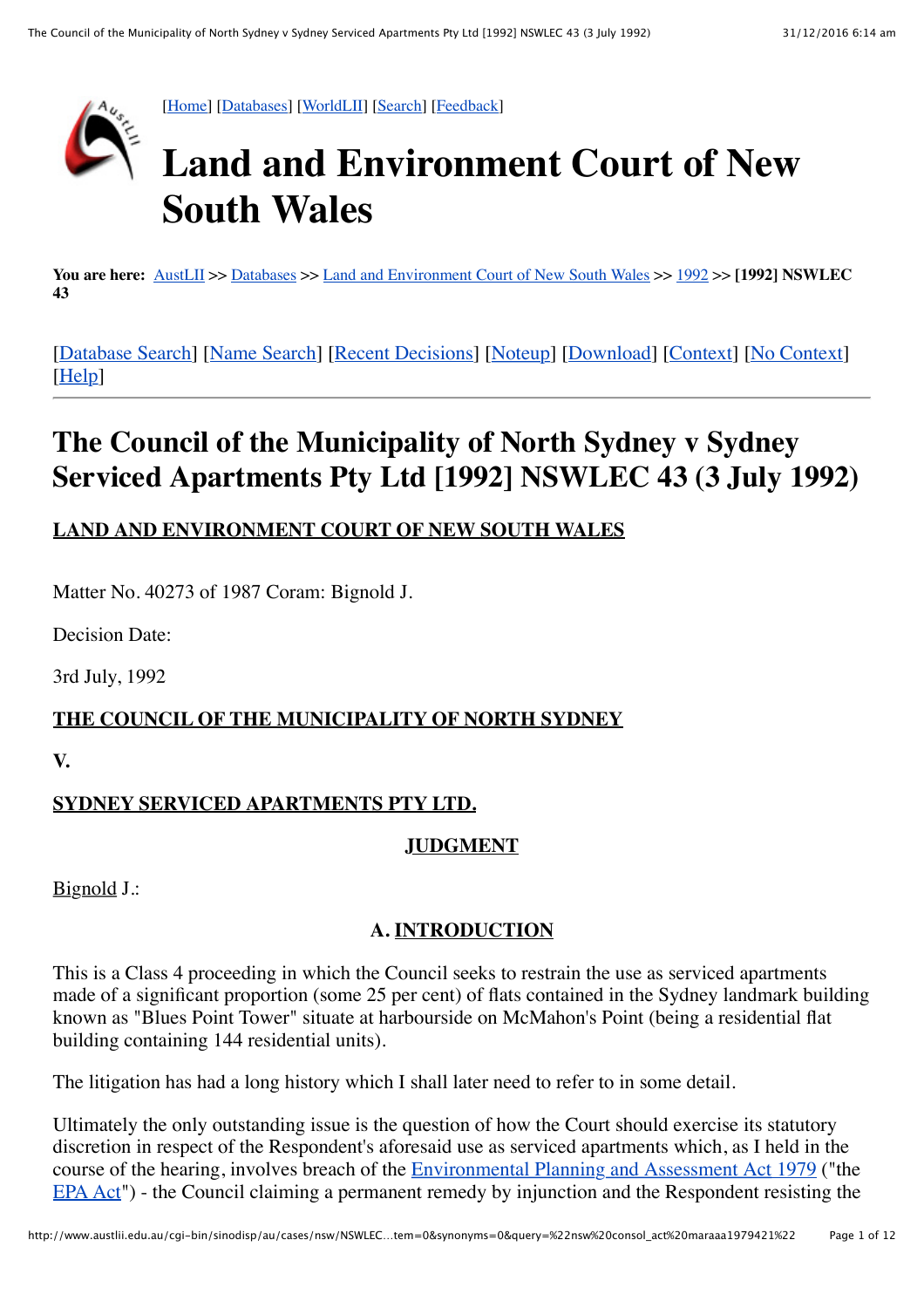grant of injunction.

Before coming directly to the exercise of statutory discretion it is necessary to note the litigation history (including the rulings I made in the course of the hearing), from which it will appear how the sole issue has ultimately been presented to the Court for adjudication.

#### **B. THE LITIGATION HISTORY**

There have now been three distinct phases to this litigation.

By its amended class 4 application the Council sought a declaration that the Respondent's aforesaid use was contrary to relevant town planning law and a consequential injunction to restrain that use.

When the application originally came on for hearing the parties had narrowed the basic legal question in dispute to a single question of construction, namely whether the Respondent's use was authorised by a development consent for the erection of a residential flat building granted by the Council on 19 January 1960.

Very sensibly the parties invited the Court to determine the disputed question of construction in advance of its consideration of discretionary matters, and to that end very helpfully presented the Court with a statement of agreed facts, fact No.2 of which was that development consent for the erection of the subject building as a residential flat building was granted by the Applicant on 19 January 1960.

On 5 October 1988 I determined the question of construction in favour of the Respondent and accordingly dismissed the Class 4 application with costs. My judgment is reported in [66 LGRA 373.](http://www.austlii.edu.au/cgi-bin/LawCite?cit=66%20LGRA%20373?stem=0&synonyms=0&query=%22nsw%20consol_act%20maraaa1979421%22)

The Council appealed against this decision and on 18 December 1990 the Court of Appeal upheld the appeal with costs - see  $71$  LGRA 432.

Having held that the appeal should be upheld Mahoney JA (in giving the judgment of the Court) stated at 437/8:

"It is agreed that, if the appeal be upheld, the matter should be returned to the Land and Environment Court to enable the determination of such other issues as may be necessary for the determination of the matter. The proceedings should therefore be returned to that Court to be dealt with in accordance with the views which I have expressed."

# **C. THE RESPONDENT'S APPLICATION TO RE-OPEN ITS CASE**

#### **ON THE LAWFULNESS OF ITS USE**

Thereafter the parties had prepared their respective cases (including a large number of affidavits) on the outstanding issue of whether the Court in the exercise of its discretion would grant or withhold the relief claimed by the Council, and the hearing of the proceeding had been fixed when the Respondent on 15 January 1992 filed its Notice of Motion seeking to vacate the hearing dates and seeking further directions concerning the question of the lawfulness of the use made by the Respondent of portions of the subject building. By its amended Notice of Motion it became clear that the principal relief claimed was for leave for the Respondent to re-open its case on the question of the lawfulness of the aforesaid use. It appears that the Respondent became aware on 12 December 1991 that there existed in respect of the subject building a development consent granted by the Cumberland County Council on 11 April 1960 for the erection of "a twenty-four storey residential building...". Not only is this a separate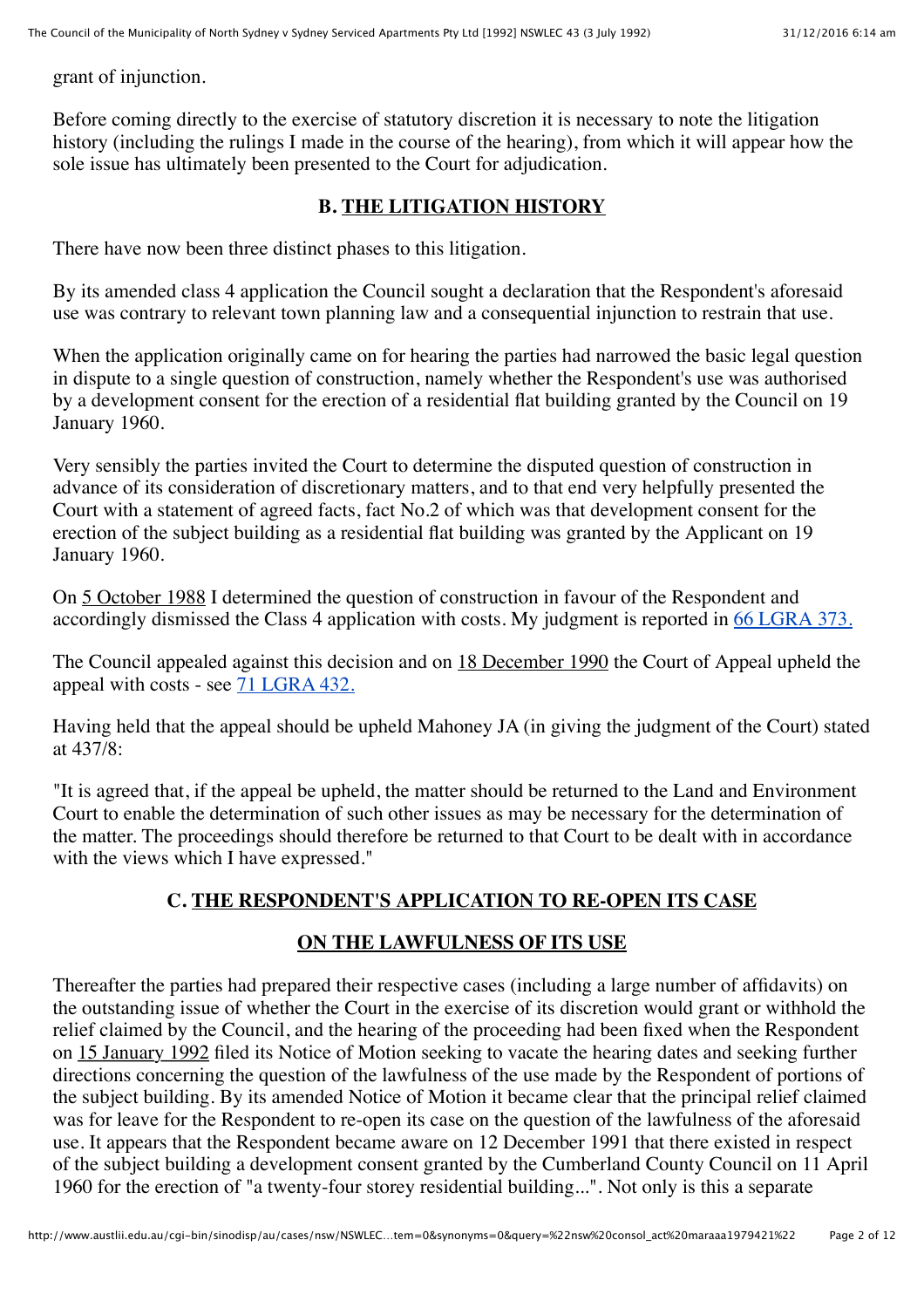development consent from that the subject of the determination by this Court on the original hearing, and by the Court of Appeal on appeal therefrom, but (and this is a matter of vital significance to the Respondent) the terms of the development consent by referring to "residential building" are materially different from the terms of the development consent previously considered which referred to the proposed development as "a residential flat building".

Upon the discovery of the existence of this further development consent the Respondent's Solicitors wrote to the Applicant's Solicitors enclosing a copy of the development consent and advising, inter alia, as follows:

"It would appear therefore that until now the case has proceeded on a false assumption namely that it was the North Sydney Municipal Council which granted the development consent in 1960. As it now comes to light it was the County Council.

This would not be of real consequence were it not for the terms of the consent. It is noted that the consent is for a "twenty-four storey **residential building**" (not residential **flat** building). In light of the remarks made by the Court of Appeal, (particularly on pages 10 to 11 of the judgment of Mahoney JA), and in light of the now available facts, your client cannot now succeed on the law applicable under the judgment of the Court of Appeal."

Although no reply was given to this letter on the hearing of the Notice of Motion in resisting the relief claimed the Applicant indicated that it did not concede that its action could not succeed. On 29 January 1992 I granted leave to the Respondent to re-open its case on the issue of the lawfulness of its use, limiting the re-opening to the introduction into evidence of matter relating to the grant of a further development consent in respect of the subject building and to legal argument on the true meaning and effect of that further consent. I indicated that I would publish my reasons for granting limited leave to re-open and I do so now.

In opposing the relief sought the Applicant immediately questioned whether the Motion had been brought in the proper forum, submitting that it was for the Court of Appeal to determine whether to grant leave to re-open the Respondent's case. In my judgment the Motion is properly before this Court and it is for this Court to now determine whether the Respondent should be permitted to re-open its case. If leave to re-open is granted,the result would not be frustrated or denied by the orders of the Court of Appeal. Nor would this Court's entertaining the re-opened case involve any conflict with that Court's orders because it is implicit that that Court's orders were formulated on the assumption that its determination of the proper construction of the 1960 development consent granted by the Applicant fully and finally resolved the question of the lawfulness (in terms of town planning law) of the Respondent's use of the aforesaid building.

The decision of the Court of Appeal (as was the case of this Court's original decision) in terms, concerned, and only concerned, the question of the proper construction of the development consent granted by the Council on 19 January 1960 for the erection of a residential flat building and whether the Respondent's use fell within or beyond the ambit of that consent, properly construed.

The question which the Respondent, if granted leave to re-open its case, wishes to have determined is the quite different question of the proper construction of a different enabling development consent and whether its use falls within the ambit of that consent.

Although it is obvious that the questions are different questions and the existing determination does not operate as a res judicata or issue estoppel preventing the Respondent from raising the question it now wishes to raise, the more difficult question is whether, in view of the previous conduct of the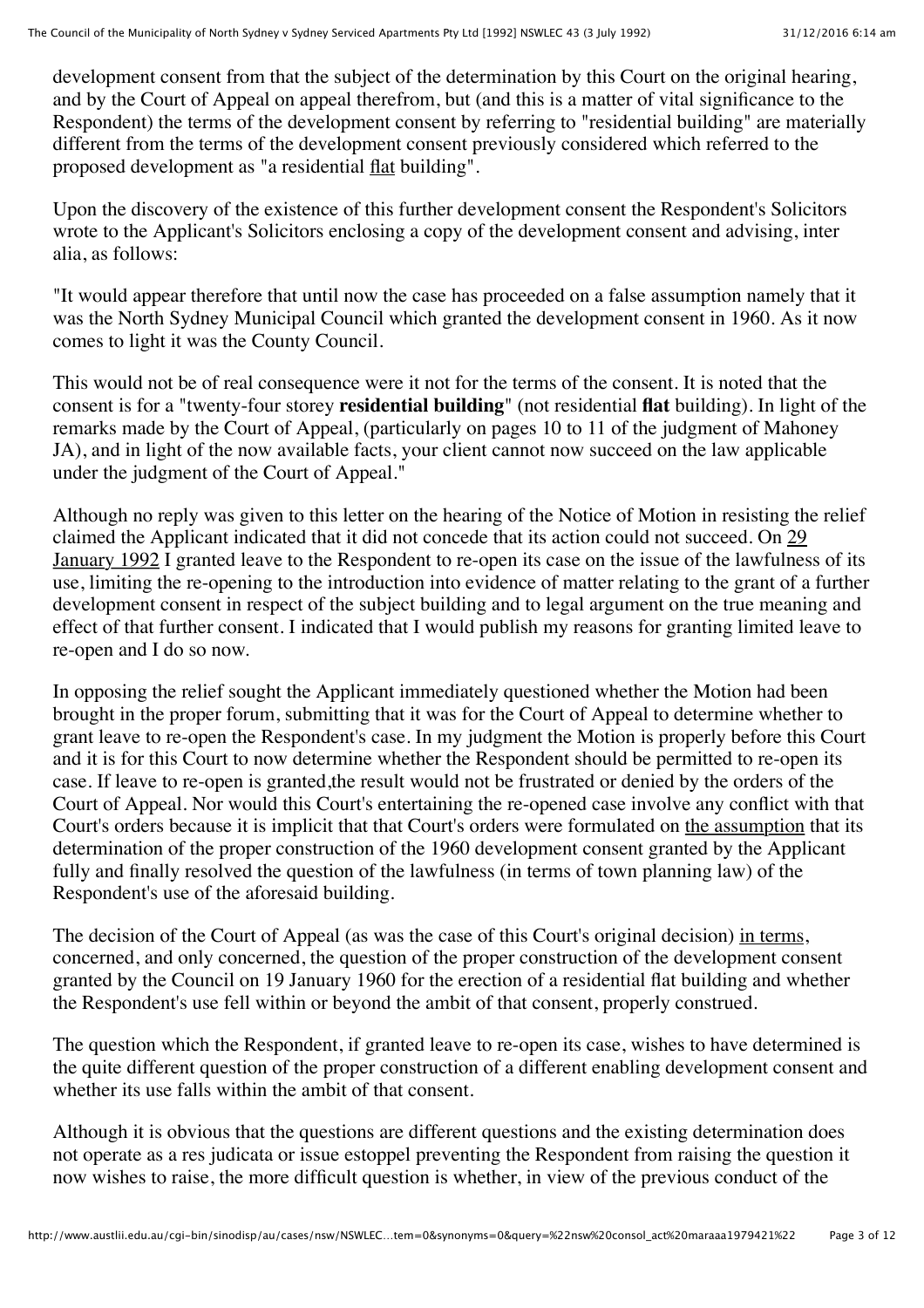parties in the litigation, the Respondent should now be permitted to rely upon the other enabling development consent. If the Respondent is allowed to re-open its case so as to rely upon this further development consent, it will necessarily be involved in a radical departure from its agreement in the statement of agreed facts, which has already been the subject of an earlier determination both by this Court and by the Court of Appeal.

At first blush the Respondent's application appears to come into full head-on collision with long established principles which promote finality in litigation. Recently (Haig v. National Parks and Wildlife Service (unreported 18 October 1991) I recited two general principles in the following terms:

"(i) parties to litigation generally must be bound by the course they deliberately adopt in that litigation: see Rowe v. Australian United Steam Navigation Co. Ltd. [\[1909\] HCA 25](http://www.austlii.edu.au/au/cases/cth/HCA/1909/25.html); [\(1909\) 9 CLR 1](http://www.austlii.edu.au/cgi-bin/LawCite?cit=%281909%29%209%20CLR%201?stem=0&synonyms=0&query=%22nsw%20consol_act%20maraaa1979421%22) at 24; McCormack v. Federal Commissioner of Taxation [\[1979\] HCA 18](http://www.austlii.edu.au/au/cases/cth/HCA/1979/18.html); [\(1979\) 143 CLR 284;](http://www.austlii.edu.au/cgi-bin/LawCite?cit=%281979%29%20143%20CLR%20284?stem=0&synonyms=0&query=%22nsw%20consol_act%20maraaa1979421%22) Uranerz (Australia) Pty Ltd. v. Hale [\(1980\) 54 ALJR 378](http://www.austlii.edu.au/cgi-bin/LawCite?cit=%281980%29%2054%20ALJR%20378?stem=0&synonyms=0&query=%22nsw%20consol_act%20maraaa1979421%22)[; and Mapley v. Radial Industries](http://www.austlii.edu.au/cgi-bin/LawCite?cit=%281981%29%2061%20FLR%20189?stem=0&synonyms=0&query=%22nsw%20consol_act%20maraaa1979421%22) (1981) 61 FLR 189;

(ii) "The evil and cost of prolonged litigation brings justice into disrepute": per Mahoney JA in Radnedge v. G.I.O. of New South Wales [\(1987\) 9 NSWLR 235](http://www.austlii.edu.au/cgi-bin/LawCite?cit=%281987%29%209%20NSWLR%20235?stem=0&synonyms=0&query=%22nsw%20consol_act%20maraaa1979421%22) at 252."

Additionally there is the doctrine of estoppel in the extended sense, formulated as long ago as 1843 in Henderson v. Henderson [\[1843\] EngR 917;](http://www.worldlii.org/int/cases/EngR/1843/917.html) [\(1843\) 3 Hare 100](http://www.austlii.edu.au/cgi-bin/LawCite?cit=%281843%29%203%20Hare%20100?stem=0&synonyms=0&query=%22nsw%20consol_act%20maraaa1979421%22) at pp. 114-115, adopted by the Privy Council in Hoystead v. Taxation Commission [\(1926\) AC 155](http://www.austlii.edu.au/cgi-bin/LawCite?cit=%281926%29%20AC%20155?stem=0&synonyms=0&query=%22nsw%20consol_act%20maraaa1979421%22) at 165/166 and refined by the High Court [of Australia in Port of Melbourne Authority v. Anshun Pty Limited](http://www.austlii.edu.au/cgi-bin/LawCite?cit=%281981%29%20147%20CLR%20589?stem=0&synonyms=0&query=%22nsw%20consol_act%20maraaa1979421%22) [\[1981\] HCA 45;](http://www.austlii.edu.au/au/cases/cth/HCA/1981/45.html) (1981) 147 CLR 589.

However upon more mature reflection I do not think in the present circumstances that the Respondent's attempt to re-open its case offends these long established and salutary principles. In my judgment the Respondent did not act unreasonably in submitting to the statement of agreed facts and more particularly to the agreed fact that the relevant development consent was that granted by the Council in January 1960 to the erection of a residential flat building. It is a notorious fact that the existence of development consents granted many years ago is often a most difficult matter to establish. Unfortunately there is no centralised system of registration of development consents analogous to the system of registered land titles and although registers of development consents (such as are recognised by  $s104$  of the [EPA Act\)](http://www.austlii.edu.au/au/legis/nsw/consol_act/epaaa1979389/) were also contemplated and required by town planning schemes prescribed under [Part XIIA](http://www.austlii.edu.au/au/legis/nsw/consol_act/epaaa1979389/index.html#p12a) of the Local Government Act 1919 it is a notorious fact that such registers were not reliably kept and maintained. In these circumstances where it appeared, as was revealed by the Council's affidavits supporting the Class 4 proceeding, that the Council had granted the relevant development consent and where the parties were in genuine dispute as to the meaning and scope of that development consent (the Respondent contending for an interpretation thereof which would sanction the use to which it was devoting a number of residential units in the building) the Respondent can excusably claim ignorance of the existence of the development consent granted in 1960 by the County of Cumberland Council (a body that ceased to exist in 1964 when succeeded by the State Planning Authority of New South Wales).

The reasonableness of the Respondent's conduct in the litigation in relation to not hitherto seeking to raise the issue concerning the development consent granted by the Cumberland County Council is not only relevant to the doctrine of estoppel in the extended sense (Anshun) but is relevant to the exercise of the Court's power to allow a party to re-open his case.

The Applicant has argued that the Respondent has not established that it could not, by reasonable diligence, have discovered the existence of the development consent granted by the County of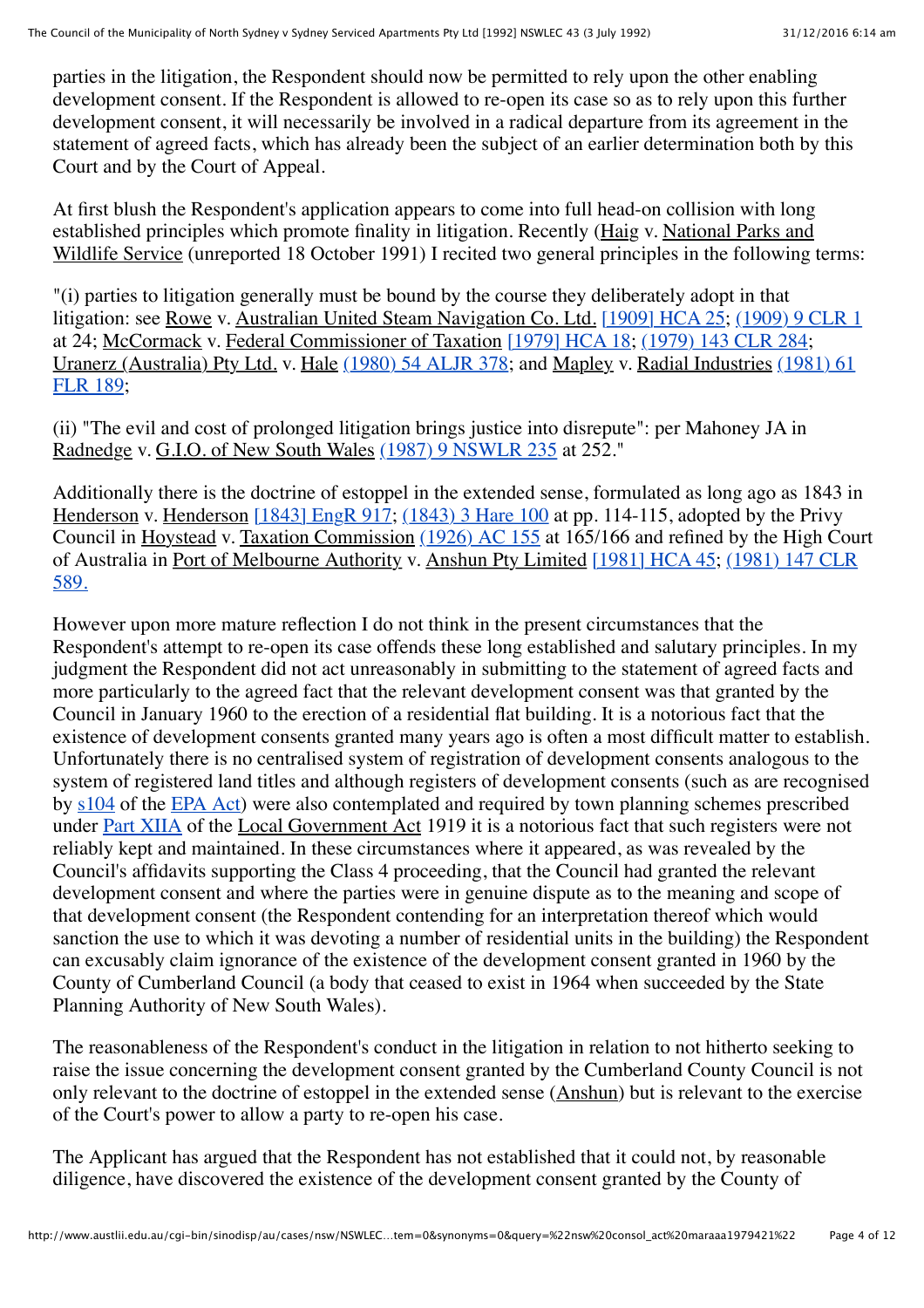Cumberland Council. I am unable to accept this argument essentially for the reasons I have already stated.

The power of a superior Court to allow a party to re-open its case, is in my respectful opinion, aptly [described by Toohey J \(when a Judge of the Federal Court\) in Re: AMIEU exparte Ferguson](http://www.austlii.edu.au/cgi-bin/LawCite?cit=%281986%29%2067%20ALR%20491?stem=0&synonyms=0&query=%22nsw%20consol_act%20maraaa1979421%22) (1986) 67 ALR 491 at 493/4:

"In any event, O 35, r7 is in conformity with a long line of authority. A number of cases were referred to by Starke J. in Texas Co (Australiasia) Ltd v. FCT [\[1940\] HCA 9;](http://www.austlii.edu.au/au/cases/cth/HCA/1940/9.html) [\(1940\) 63 CLR 382](http://www.austlii.edu.au/cgi-bin/LawCite?cit=%281940%29%2063%20CLR%20382?stem=0&synonyms=0&query=%22nsw%20consol_act%20maraaa1979421%22) at 457 in support of his statement: "a superior court of justice, it may be remarked, has full power to rehear or review a case until judgment is drawn up, passed, and entered." A question of more concern is the delineation of criteria, according to which the court may re-open a hearing and, of course, the ultimate question whether the facts of the present case meet those criteria.

In situations where a hearing has concluded but judgment has been reserved and not delivered, it has been said that fresh evidence should be admitted only when it is so material that the interests of justice require it; the evidence if believed would most probably affect the result; the evidence could not by reasonable diligence have been discovered before; and perhaps that no prejudice would ensue to the other party by reason of the introduction of the evidence so late: Watson v. Metropolitan (Perth) Passenger Transport Trust [\(1965\) WAR 88;](http://www.austlii.edu.au/cgi-bin/LawCite?cit=%281965%29%20WAR%2088?stem=0&synonyms=0&query=%22nsw%20consol_act%20maraaa1979421%22) Murray v. Fegge [\(1984\) 4 ALR 612.](http://www.austlii.edu.au/cgi-bin/LawCite?cit=%281984%29%204%20ALR%20612?stem=0&synonyms=0&query=%22nsw%20consol_act%20maraaa1979421%22) Similar tests have been applied for the reception of evidence on the hearing of an appeal: Wollongong Corp. v. Cowan [\[1955\] HCA 16;](http://www.austlii.edu.au/au/cases/cth/HCA/1955/16.html) [\(1955\) 93 CLR 435."](http://www.austlii.edu.au/cgi-bin/LawCite?cit=%281955%29%2093%20CLR%20435?stem=0&synonyms=0&query=%22nsw%20consol_act%20maraaa1979421%22)

In my judgment the specific criteria enumerated by his Honour are satisfied in the present case. In particular the criterion that "the evidence would most probably affect the result" appears to be satisfied by reference to the following passage at 437 in the judgment of Mahoney JA when the present case was before the Court of Appeal:

"The definition of "residential building" requires nothing more than use for human habitation. However, it includes within its terms descriptions of buildings or usages involving different kinds of human habitation. The kind of human habitation required to satisfy each of these will vary according to the nature of each of them and will, inter alia, require different degrees of permanency. Thus, a residential hotel may have a smaller degree of permanence than a residential club or a hostel. It is, I think, not inconsistent with the thrust of the definition that there should be within it a kind or category of residential building which envisages a significant degree of permanency of habitation or occupancy."

In was for the foregoing reasons that I granted the Respondent limited leave to re-open its case on the question of the lawfulness of its use.

#### **D. THE RESPONDENT'S RE-OPENED CASE**

On the re-opening, I received into evidence a number of documents relating to the grant of development consent by the Cumberland County Council. The consent was in writing (Exhibit

B) a copy is annexed hereto and marked "A".

It will be seen from the terms of the consent that the essential description of the approved development was as follows:

(i) a twenty-four storey residential building;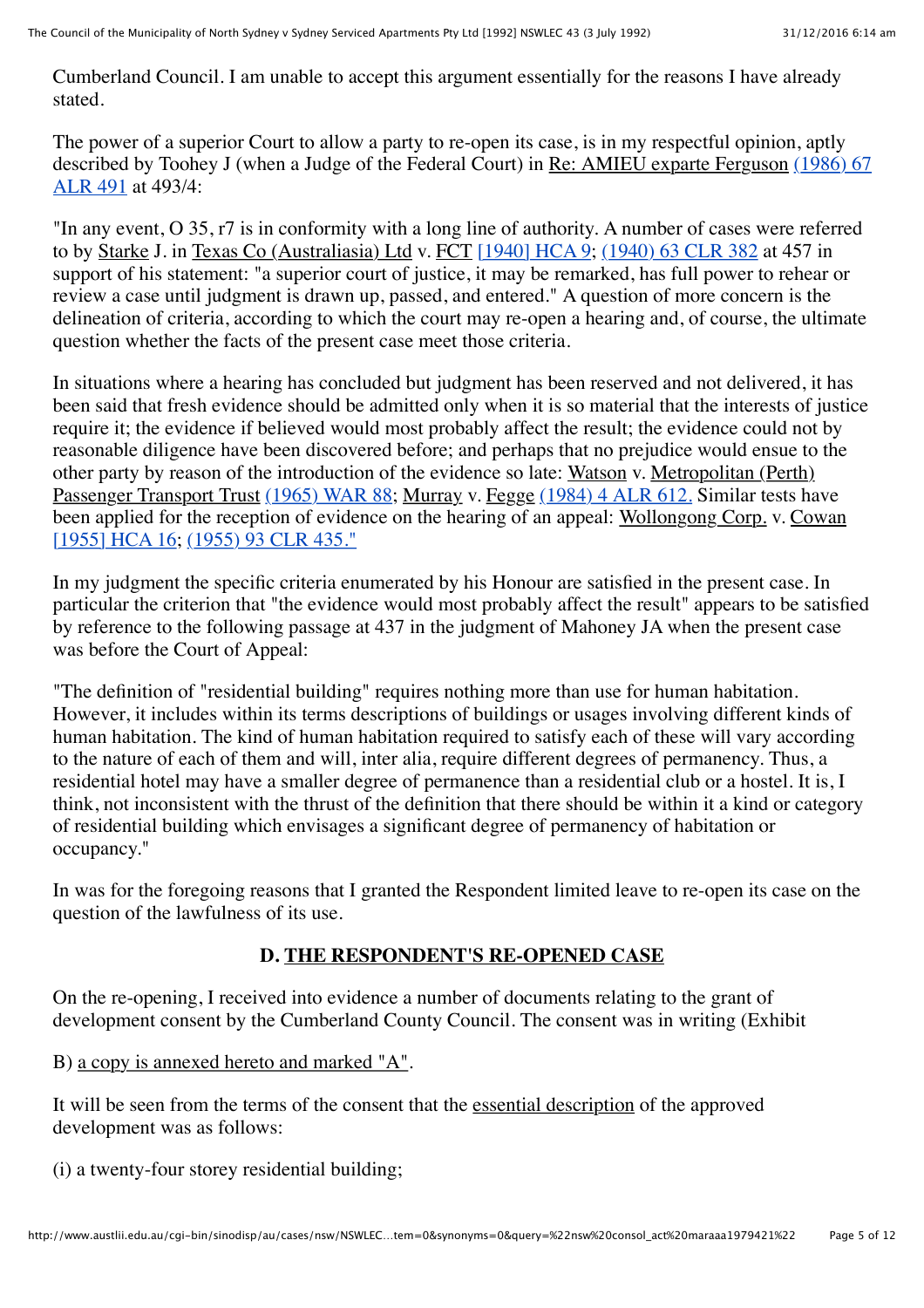(ii) in accordance with specified drawings annexed to a specified deed.

It is further to be noted that that description is potentially variable by the express conditions  $(a)$ ,  $(b)$ and (c) imposed on the grant of consent and by the further express condition requiring the permitted development to "conform to the standards prescribed for residential flat buildings Class "C" in Schedule Seven to the Local Government Act 1919..."

The plans annexed to the Deed as specified in the written consent were admitted into evidence (Exhibit A). They depict various features of the proposed building including inter alia, typical floor plan showing "bed-sitting room", 2 bedroom and 1 bedroom units - a total of seven such (selfcontained) units per floor. The working drawings are described as "Blues Point Home Units".

It appears that the aforesaid consent of the Cumberland County Council was granted pursuant to the terms of the Deed of Agreement which is referred to in the written consent. This is reflected in the penultimate recital in terms of which the County Council agreed to grant development consent to the carrying out of development described in identical fashion to the description appearing in the written consent "such consent however to be given subject to and conditional upon the said development conforming to the standards prescribed for residential flat buildings Class "C" in Schedule Seven to the Local Government Act 1919 (as amended) and complying with Ordinance 71 under such Act".

I also admitted into evidence (Exhibits 1 and 2) subject to the Respondent's objection and to relevance, a number of the documents all obtained from the records of the former Cumberland County Council. There is no need to recite the full content of these documents. They include Mr. Seidler's letter referred to in the written consent and the decision of the County Council to approve the amended plans submitted with Mr Seidler's letter subject to "the development conforming to the requirements of Schedule 7 and Ordinance 71 of the Local Government Act 1919 and the execution of an amended agreement designed to meet the requirements of North Sydney Municipal Council".

It appears tolerably clear from the documentary evidence that the written consent was formally granted by the County Council, in pursuance of its earlier approval in principle, following the execution of the required Deed.

It is well established doctrine that in construing a development consent it is not generally permissible to consider documentary or other material relating to, or providing background to, the grant of that consent except where that material is incorporated (by reference or otherwise) into the consent. On this basis the background documentary material (being Exhibits 1 and 2) is not relevant to the task of construction.

What then is the true meaning of the written consent, bearing in mind that the source for its grant is cl (14)(2) appearing in Part II of the County of Cumberland Planning Scheme Ordinance, ("the County Ordinance") as is recited in the aforesaid Deed of Agreement?

The Respondent submits the description of the development to which the consent applies is a "residential building" according to the definition of that term contained in cl 24 of the County Ordinance. That definition which is expressed to apply to "this Part" (meaning Part III of the County Ordinance which Part did not, in terms apply to land to which Part II applied) is as follows:

"Residential building" means a building, other than a dwelling house, designed for use for human habitation together with such, outbuildings as are ordinarily used therewith, a residential flat building, a hostel, an hotel designed primarily for residential purposes and a residential club, but does not include any building mentioned, whether by inclusion or exclusion, in the definitions of "places of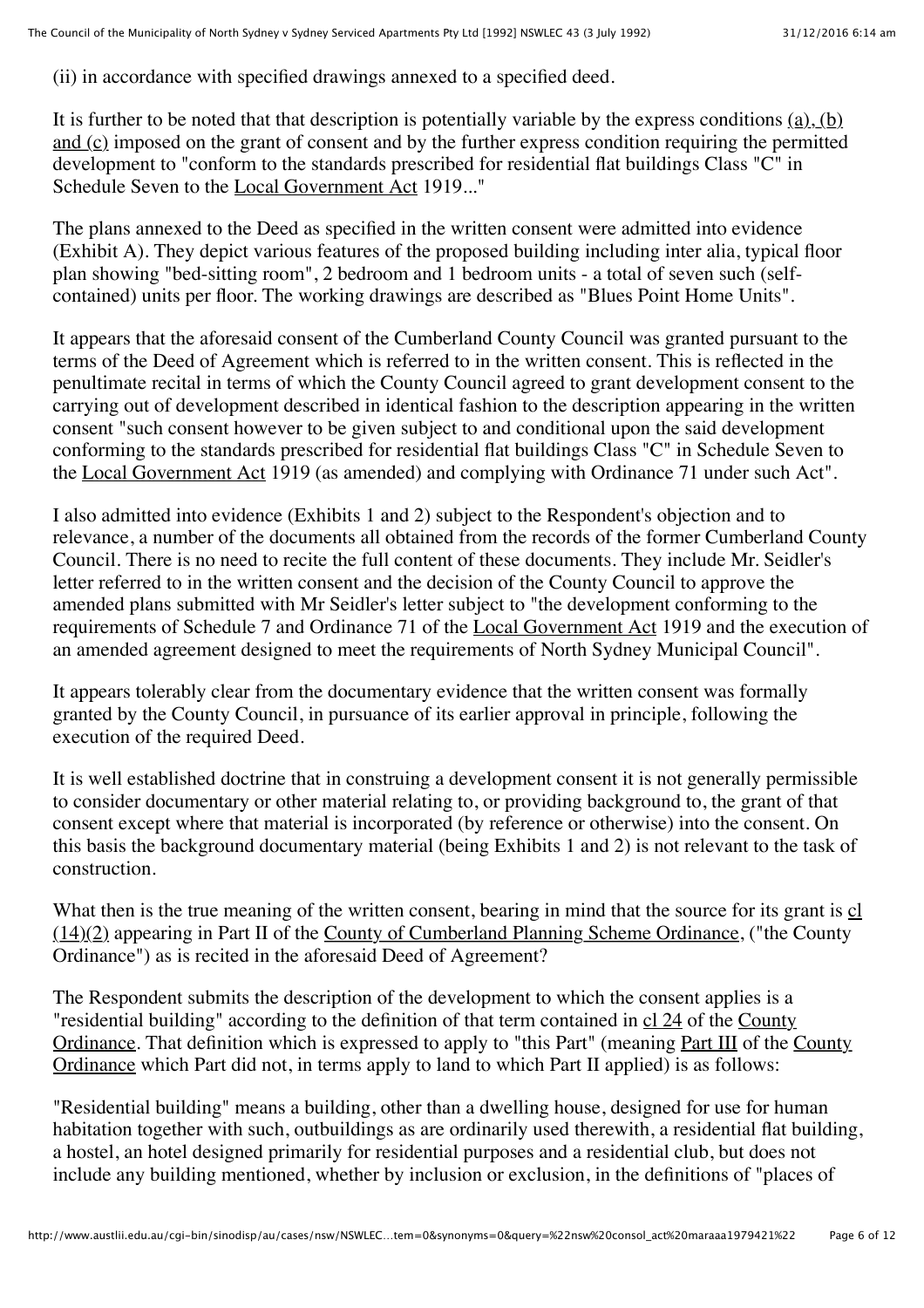instruction" and "institution"."

Assuming that the written consent by its reference to "residential building" was intended to adopt the defined meaning, I am unable to accept the Respondent's argument that the consent, properly construed, authorised the erection of a building "designed for use for human habitation". (I should mention that the Respondent in advancing this argument naturally relies upon the judgment of Mahoney JA when the proceeding was before the Court of Appeal - see generally at 436/437 and in particular the passage at 437 that I have earlier recited).

In my judgment, the written consent relevantly permitted a residential flat building, which as the judgment of Mahoney JA at 437 indicates, is a species of the genus "residential building" (or "building for human habitation"). I arrive at this construction of the written consent because of (i) the content of the specified plans (showing typical layouts for self-contained residential flats and the description given to the project "home units", a term relevantly synonymous with "residential flat" - see the "Foreward" and "Introductory" chapter of Rath, Grimes and Moore "Strata Titles" 1962) and (ii) the express condition imposed on the grant of consent that the permitted building "conform to the standards prescribed for residential flat buildings Class "C" in Schedule Seven of the Local Government Act 1919..."

In my judgment the effect of this condition is illuminating, if not totally decisive, of the question of construction. Schedule Seven prescribed three classes of residential flat building and prescribed maximum site occupation ratios and boundary set-backs. The statutory significance of Schedule Seven was secured by  $s314(1)(c)$  of the Local Government Act 1919 which expressly forbad a council from approving an application for approval of the erection of a residential flat building "which would not conform to one of the standards prescribed for residential flat building in Schedule Seven".

For the purposes of <u>Part XI of the Local Government Act</u> 1919 (which contains  $s314(1)(c)$ ) "residential flat building" and "flat" were defined as follows:

"Flat" means a room or suite of rooms occupied or used or so constructed, designed, or adapted as to be capable of being occupied or used as a separate domicile.

"Residential flat building" means a building containing two or more flats, but does not include a row of two or more dwellings attached to each other such as are commonly known as semi-detached or terrace buildings."

The Respondent sought to avoid the effect of the express condition by arguing that if the approved building was in fact "a residential flat building" then there would have been no necessity for the condition to have been imposed at all since s314(1)(c) and Schedule Seven of the Local Government Act 1919 would operate by their own force. It is correct, of course, that the operation of the Part XI of the Local Government Act 1919 did not, (and still does not) depend upon being activated by conditions of development consent. However it is a long established practice for development consents to contain conditions or notations that it may be necessary to obtain additional approvals under the Local Government Act 1919. In the present case it is instructive to notice the difference in wording and effect between the two express conditions. Moreover, the close relationship between town planning regime operating under Part XIIA of the Local Government Act 1919 and the building control regime operating under Part XI of that Act cannot be ignored cf: Woollahra Municipal Council v. Banool Developments Pty Ltd [\(1973\) 28 LGRA 411](http://www.austlii.edu.au/cgi-bin/LawCite?cit=%281973%29%2028%20LGRA%20411) at 417.

For all the foregoing reasons I hold that properly construed the written consent permitted the erection of "a residential flat building", being a particular type of the more broadly defined term "residential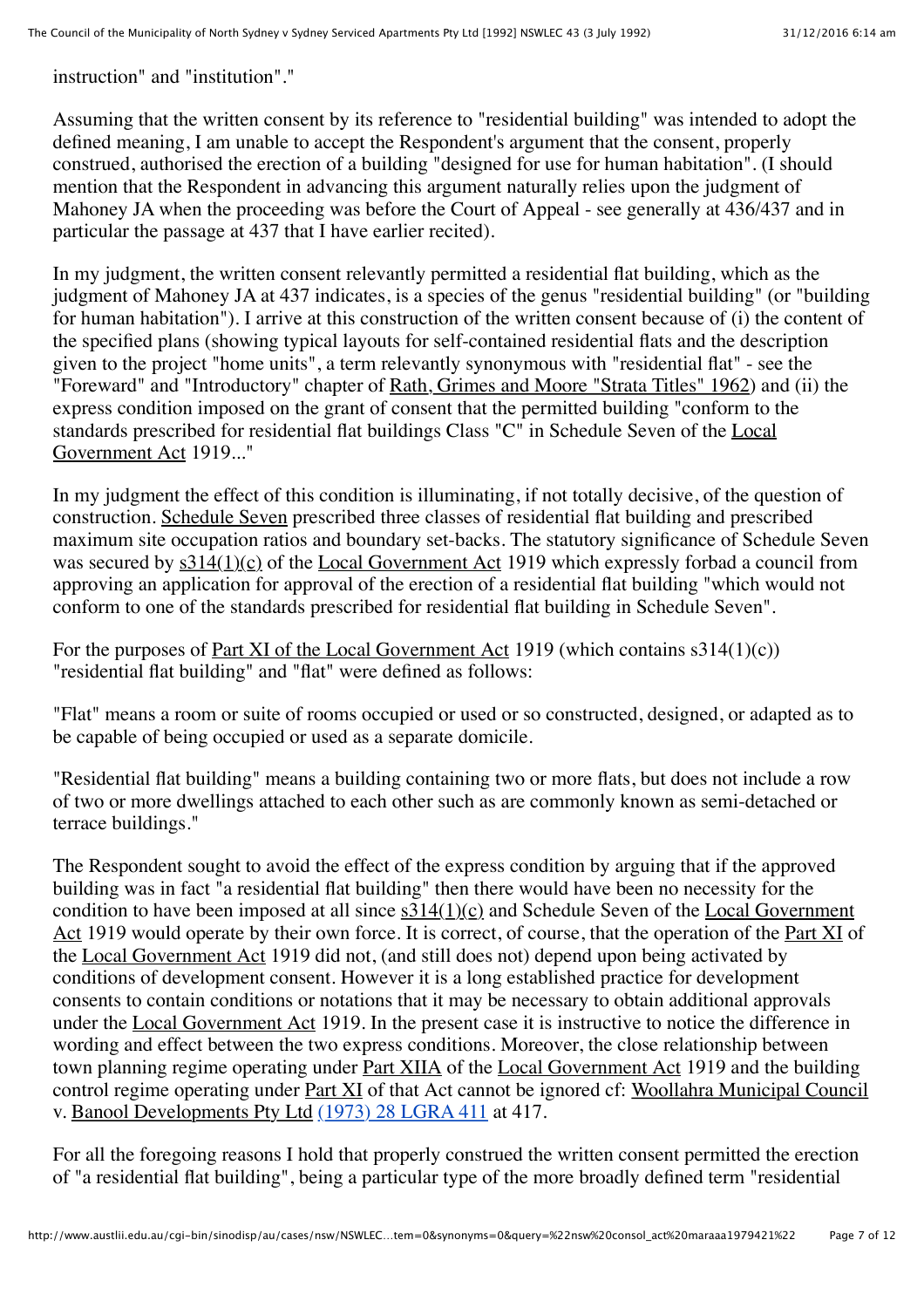building".

# **E. IS THE RESPONDENT'S USE LAWFUL?**

Since the matter was first before this Court (in 1988) there have been some changes to the facts, which were then relevant. The statement of agreed facts was appended to my earlier judgment - see 66 LGRA at 391/394. (The same set of agreed facts was appended to the Court of Appeal judgment - see 71 LGRA at 438/440).

The changed facts again have been the subject of an agreed statement (Exhibit D) a copy of which is annexed hereto and marked "B".

Those changes include the introduction of a governing planning instrument now zoning the subject land "Residential 2C".

The Respondent now controls 34 (previously 37) residential units in the "Blues Point Tower" building. The patterns of occupation of these units have changed as is reflected by the new Fact 18 which states:

"18. There is a great variability in the length of stay of an occupier. On 53 separate occasions during the period June 1991 to September 1991 an occupier stayed for one night only. At one time the First Respondent had a policy that bookings be accepted for a minimum period of three days. This policy ceased at about the end of 1988. The First Respondent no longer has any policy about the minimum period of stay. The accommodation charge for such occupation is calculated on a daily basis."

Notwithstanding these changes it is still appropriate, in my judgment, to understand the Respondent's use as being relevantly use as serviced apartments where there is no significant degree of permanency of habitation or occupancy.

It follows in my judgment, that the consent granted by the County Council which the Respondent now relies upon and which I have construed as permitting a residential flat building does not authorise the Respondent's use. This conclusion is, I believe, required by the decision of the Court of Appeal, because the present facts and the present consent relied upon by the Respondent are not materially different from the facts and the relevant consent, the subject of the Court of Appeal decision .

Having regard to the manner in which this litigation has been conducted, this conclusion would be expected to have determined the question of the lawfulness of the Respondent's use against the Respondent.

However when, during the hearing, I announced my decision on the disputed question of construction, the Respondent sought an adjournment to enable it to have the opportunity to investigate the question of possible existing use entitlements that the Respondent might conceivably invoke to establish a legal entitlement to continue its use of the subject premises. Not surprisingly this adjournment application was vigorously opposed by the Applicant.

Having regard to the course of the litigation which the parties deliberately adopted had consistently followed, and to the fact that this litigation had become so protracted I refused the Respondent's application for adjournment.

The question of existing-use had been adverted to when the matter was first before this Court - see 66 LGRA at 375 when I said:

"...the parties having conducted the litigation on the basis that if the first respondent's aforesaid use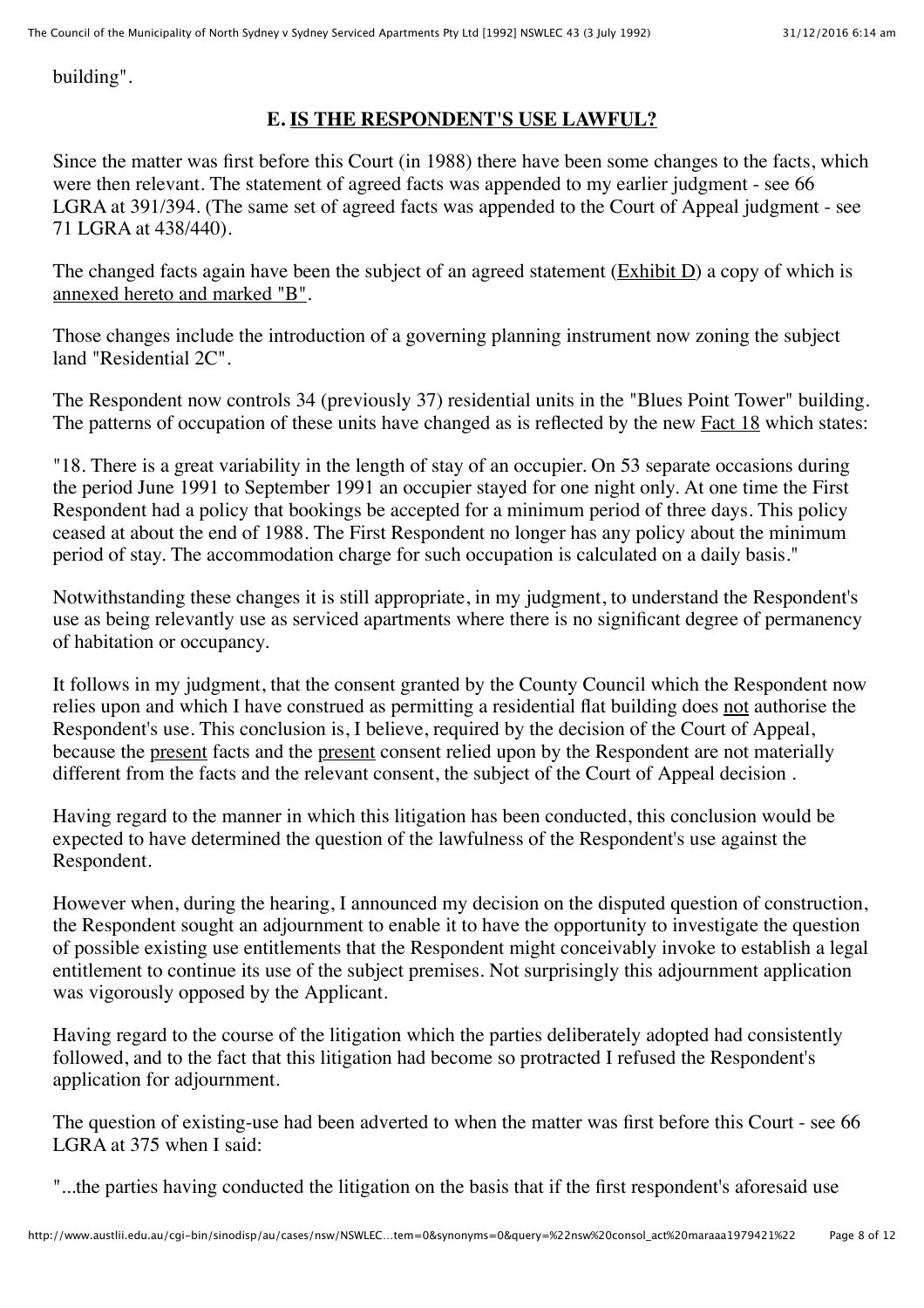falls within the ambit or scope of that consent the application must fail. Thus it is not necessary to trace or deal with the intricacies of the succession of different planning controls applying to the subject building since the date when the consent was granted and the legal consequences of those changes on that consent. The case has been argued on the basis that no question is raised concerning the existing use entitlements under [ss 106](http://www.austlii.edu.au/au/legis/nsw/consol_act/epaaa1979389/s106.html) and [109](http://www.austlii.edu.au/au/legis/nsw/consol_act/epaaa1979389/s109.html) of the [Environmental Planning and Assessment Act](http://www.austlii.edu.au/au/legis/nsw/consol_act/epaaa1979389/) [1979](http://www.austlii.edu.au/au/legis/nsw/consol_act/epaaa1979389/) (NSW)."

By the time the case came before the Court of Appeal, there had been a change in the relevant planning controls. Mahoney JA at 434 traces the relevant zoning history (subsequent to the grant of the 1960 development) consent and deals with the question of existing-use as follows:

"In 1963 the North Sydney Planning Scheme Ordinance came into operation.

It is agreed that, by reasons of s 342(u)(4) of the Local Government Act the consent continued in operation. On 11 April 1975 an interim development order, IDO No 57 - North Sydney, came into operation. The 1963 and the 1975 instruments operated, or continued to operate, under Pt XIIA of the Local Government Act.

On 1 September 1980 the [Environmental Planning and Assessment Act 1979](http://www.austlii.edu.au/au/legis/nsw/consol_act/epaaa1979389/) (NSW) came into force. By [s 109](http://www.austlii.edu.au/au/legis/nsw/consol_act/epaaa1979389/s109.html) ofthat Act and by the **[Miscellaneous Acts \(Planning\) Repeal and Amendment Act](http://www.austlii.edu.au/au/legis/nsw/consol_act/maraaa1979421/) [1979](http://www.austlii.edu.au/au/legis/nsw/consol_act/maraaa1979421/)**(NSW), Schedule 3, cl 7, provision was made for the continuation of previously effective consents.

On 3 November 1989 the North Sydney Local Environmental Plan 1989 came into force. It is accepted that the relevant provisions of the [Environmental Planning and Assessment Act](http://www.austlii.edu.au/au/legis/nsw/consol_act/epaaa1979389/) operated upon that plan so that, if the company's use of the relevant units is to be lawful, that use must fall within the terms of the consent."

It is clear from these passages that the question of existing use was addressed, but it was confined to the question whether the Respondent's use fell within the terms of the relevant 1960 development consent.

In my judgment the Respondent should not be permitted to depart from this set and concluded course.

It only remains to note more particularly the effect on the Respondent's use of the now governing planning instrument. When it originally came into force on 3 November 1989 (see the Government Gazette of that date) the North Sydney Local Environmental Plan expressly permitted, subject to the obtaining of development, consent, the carrying out of development on land within Zone No 2(c) (which includes the land upon which the "Blues Point Tower" building is erected) for the purposes of "serviced apartments" which was (and remains) defined as follows:

"serviced apartment" means a building containing two or more dwellings which are cleaned and serviced by the owner or manager of the building or the owner's or manager's agent, and which provides short-term accommodation for travellers or tourists but does not include

a hostel or a building or place elsewhere specifically defined in this clause; ..."

However only six weeks later North Sydney Local Environmental Plan 1989 (Amendment No 1) was made (see Government Gazette No 124 of 22 December 1989). One of its express aims was:

"(c) to prohibit serviced apartments on land in Zone No 2(c)..."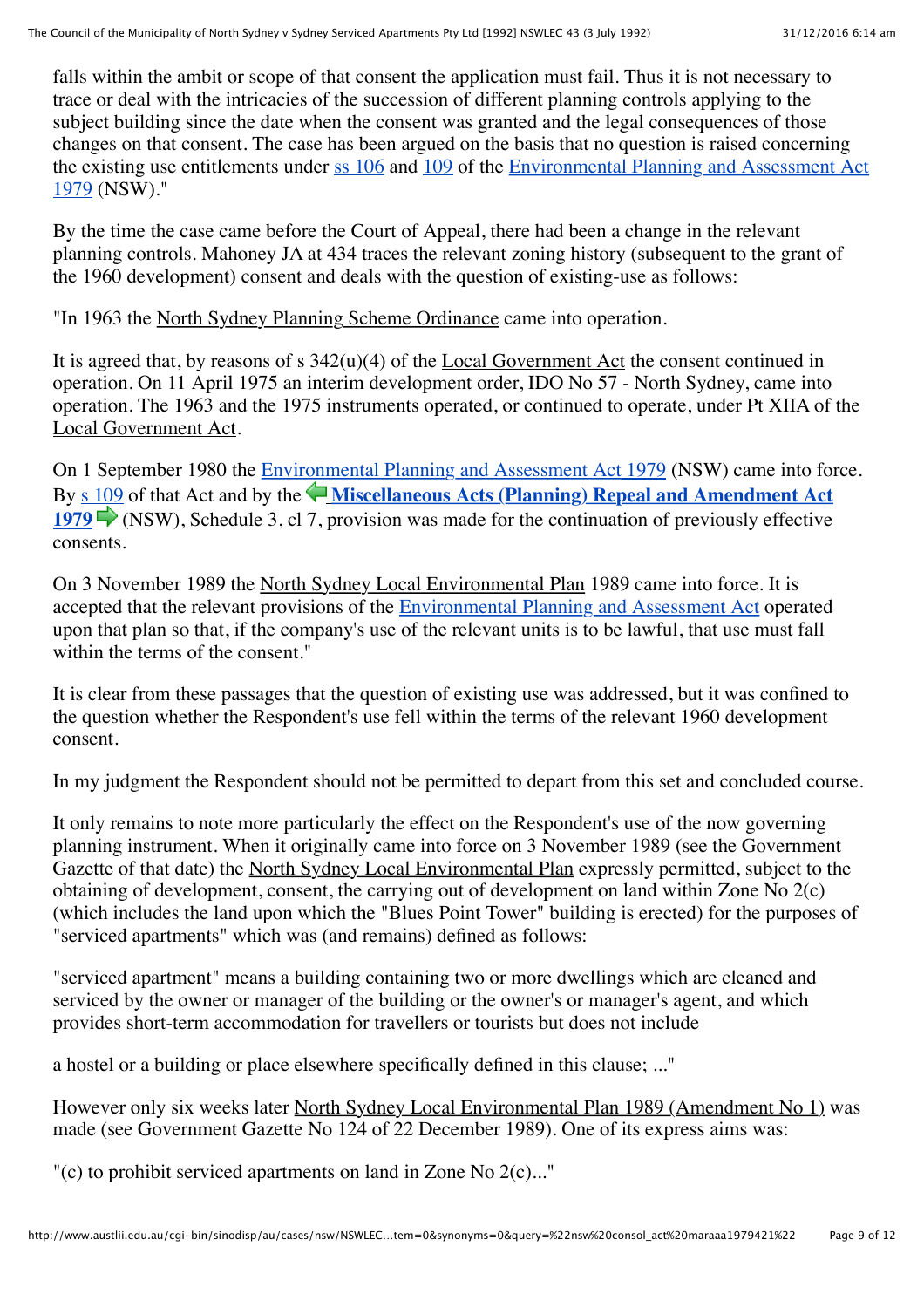This aim was effected by suitable amendment to  $c19$  by deleting reference in Item 2 ("only with development consent") to "serviced apartments" with the result that that purpose became an absolutely "prohibited" purpose).

For all the foregoing reasons I conclude that the Respondent's use:

(i) is relevantly use for the purpose of "serviced apartments";

(ii) is prohibited by the terms of cl 9 of the North Sydney Local Environmental Plan 1989; and

(iii) constitutes a breach of the [Environmental Planning and Assessment Act 1979](http://www.austlii.edu.au/au/legis/nsw/consol_act/epaaa1979389/).

#### **F. THE COURT'S DISCRETION TO GRANT OR WITHHOLD INJUNCTIVE RELIEF**

This brings me finally to the question of how the Court should exercise its statutory discretion to grant or withhold a remedy for the established breach of the [EPA Act.](http://www.austlii.edu.au/au/legis/nsw/consol_act/epaaa1979389/) Much evidence was adduced directed to how the Court should exercise its broad statutory discretion. The evidence fell into a number of discrete categories:

(i) evidence from a number of permanent residents of the "Blues Point Tower" building indicating that some residents are inconvenienced by the use of units in the building as serviced apartments (it appears that another Real Estate Agency controls and occupies some twenty to thirty units as serviced apartments in addition to the Respondent's use) and some are not inconvenienced;

(ii) evidence from town planners/architects giving divergent opinions on whether use of serviced apartments of a large proportion of the units in the building is compatible, (in terms of amenity considerations and sense of community), with use for more permanent residential purposes of other units, in the building; on whether the Respondent's use was contrary to recognised principles of urban consolidation, on distinctions if any, for planning purposes of serviced apartment use compared with permanent residential use; and on of the contribution made to tourism in Sydney by the availability of serviced apartments; and

(iii) evidence from financial analysts of tourism earnings of the serviced apartments market and contribution to tourism income.

Ultimately, I have not found this great mass of evidence to be particularly persuasive one-way or the other, in its effect on the question of how the Court should exercise its statutory discretion. In large measure much of the evidence was argumentative. Perhaps it is this feature that leads me to regard the evidence as not being particularly helpful on the question of discretion. In any event it is difficult to appreciate the ultimate value of this evidence in the light of the express prohibition on "serviced apartments" development within Zone No 2(c) so expressly and deliberately effected as recently as December 1989 by the North Sydney Local Environmental Plan (Amendment No 1). There has been no challenge to the validity of this amendment.

Essentially the Court is being asked to pass over, this express prohibition and the Respondent's breach thereof, in the exercise of its statutory discretion, broad and salutary though that discretion be: cf Warringah Shire Council v. Sedevcic [\(1987\) 10 NSWLR 335.](http://www.austlii.edu.au/cgi-bin/LawCite?cit=%281987%29%2010%20NSWLR%20335?stem=0&synonyms=0&query=%22nsw%20consol_act%20maraaa1979421%22)

My findings on the evidence, which in my judgment are relevant to the exercise of statutory discretion, can be stated as follows:

1. Findings supporting the grant of a remedy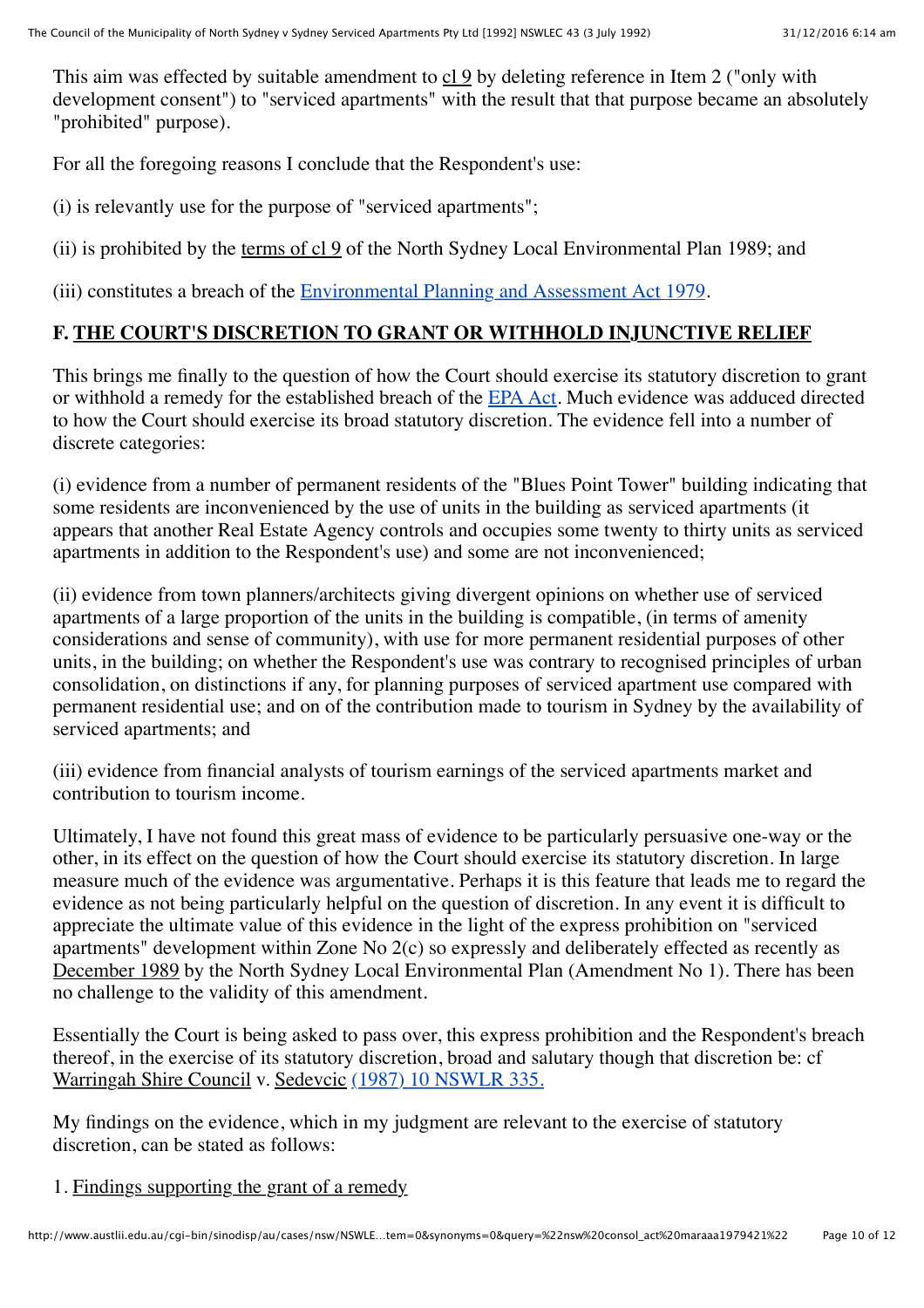(i) the statutory prohibition on "serviced apartments" development within Zone No 2(c) can be supported by planning principles concerning urban consolidation, and promoting residential amenity;

(ii) the breach of the **Environmental Planning and Assessment Act 1979** by the Respondent's use is contrary to the planning principles referred to in (i) though the actual harm caused by that contrariety is not great;

(iii) the Respondent's use, if unchecked, has the further potential planning detriment of creating a precedent for other serviced apartment uses of residential flat buildings within the Municipality of North Sydney; and

(iv) the grant of remedy has not been shown to involve disproportionate hardship on the Respondent, though obviously it will destroy a particular aspect of its business in real estate.

#### 2. Findings Supporting the Withholding of Remedy

(i) "Blues Point Tower" building is particularly advantaged by (a) location and (b) building design features for serviced apartments use;

(ii) the availability of serviced apartments enhances the stock and variety of Sydney tourism accommodation and contributes to Sydney's tourism;

(iii) use of a residential building for serviced apartments involves a difference, only in degree, of duration of residency, from conventional permanent residential use;

(iv) by good management and maintaining good relations it is possible for serviced apartments use to co-exist with conventional permanent residential use of the "Blues Point Town" building; and

(v) the Respondent's use commenced in good faith and did not involve any deliberate breach of planning laws.

Having regard to these findings and having carefully considered the very comprehensive arguments advanced, I have come to the conclusion that I should exercise my discretion by granting the remedy of the injunction claimed by the Applicant. I cannot regard, as the Respondent inviting me to, the relevant breach of the [Environmental Planning and Assessment Act 1979,](http://www.austlii.edu.au/au/legis/nsw/consol_act/epaaa1979389/) as merely technical. The Respondent's use involves a clear breach of an absolute prohibition on a particular type of development effected as recently as December 1989.

It is not for the Court to question the merits of the planning rationale for that statutory prohibition. It does have a planning rationale though necessarily general and somewhat theoretical. If there is a case for an ad hoc rezoning of "The Blues Point Tower" building, it is for the planning authorities to consider that case. The Court has no such function. This is not a case of an obsolete planning control. It is a very recent control and was deliberately implemented by the Applicant, as the responsible local planning authority.

In all the circumstances, I intend to grant the permanent injunction claimed by the Applicant to restrain the Respondent's unlawful use.

There should be some limited stay or suspension of the injunction to enable the Respondent to make arrangements with its tenants and occupiers and its business so as to not unnecessarily dislocate present arrangements. The parties are required to bring in Short Minutes to give effect to my decision.